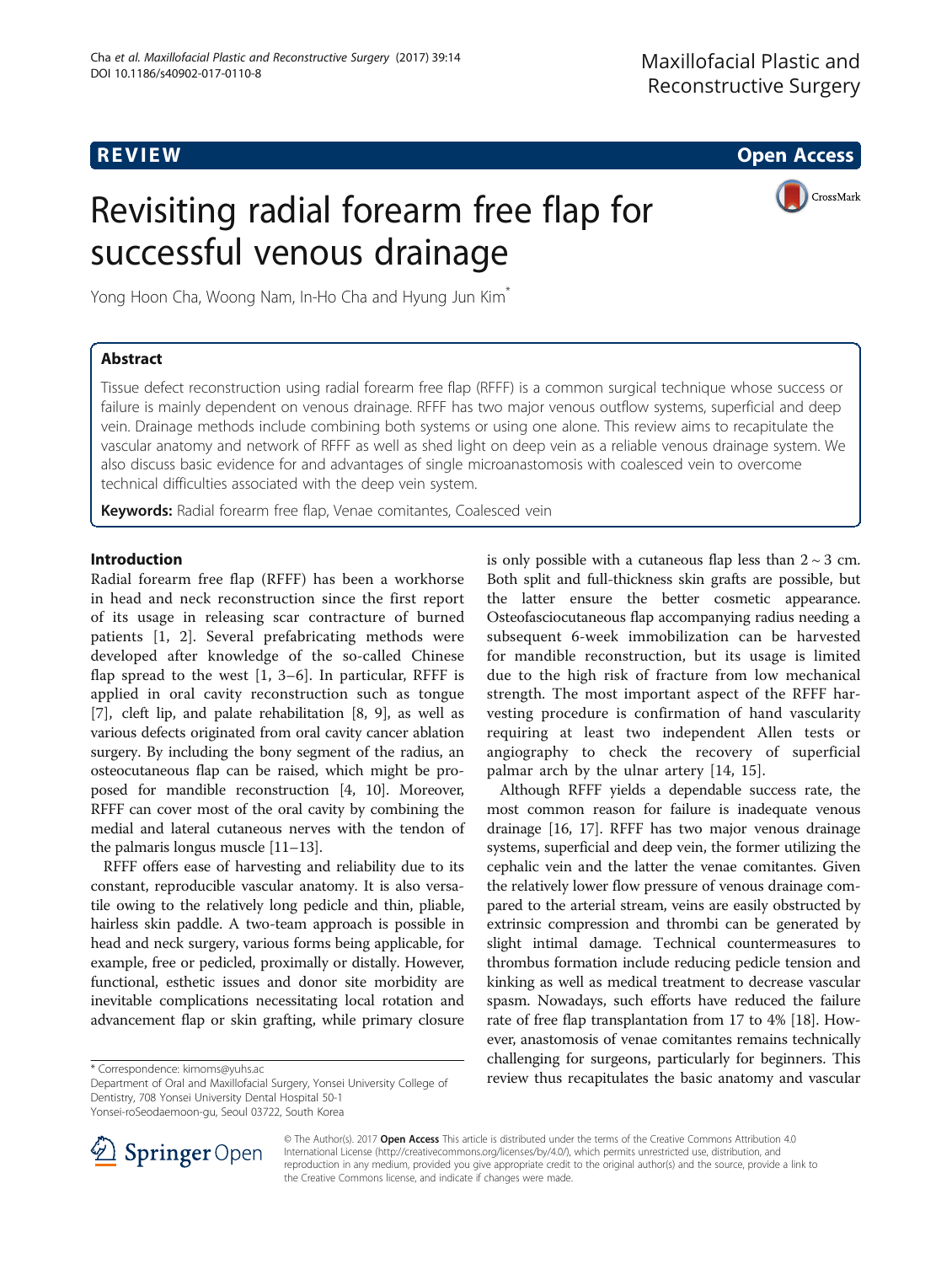network of RFFF to suggest methods for accomplishing better venous drainage.

### Review

## Vascular anatomy of RFFF

The main feeding vessel of RFFF, the radial artery, originates from the brachial artery at around 2 cm distal of the elbow, where the ulnar artery is also divided. The radial artery runs between the brachioradialis and pronator teres muscles at the proximal third, and follows the lateral intermuscular septum between the brachioradialis and flexor carpi radialis at the distal. The wrist area becomes a surgical landmark offering palpable pulsation of the radial artery as there is no muscle coverage. Crucially, the radial artery in the fasciocutaneous flap provides numerous branches to overlying subcutaneous tissue, skin, flexor muscles, and underlying periosteum of distal radius through deep fascia. The approximately five to seven perforating arteries arising from the radial artery at the lower arm constitute the arterial inflow of the radial forearm fasciocutaneous paddle. It is thus critical to closely attach the skin and the subcutaneous fascial layer during flap harvesting. Also, a strip of skin at least 3 cm width overlying the posterior extensor compartment of the forearm and the ulnar subcutaneous border should be kept intact due to poor vascularity of the radial artery in this region. The usual pedicle length of the radial artery is about 18 cm and the width of lumen is around 3 mm, which offers the proper length and size to perform microanastomosis in the head and neck region with facial, superior thyroidal, and superficial temporal arteries.

The radial artery always accompanies two venae comitantes which communicate with each other in a ladder shape. Deep venae comitantes drain into the median cubital vein, communicating with superficial veins at the elbow area. The cephalic vein is the most commonly used single vein for venous drainage of RFFF. It is a large, fairly thick-walled vein found in a relatively constant location deep beneath the subcutaneous fat. Due to its size and superficial position, it is also very often used for intravenous lines, which may cause fibrosis and/or thrombosis of the vessel. It drains the anterolateral forearm and is formed mainly by the confluence of superficial veins on the dorsal aspect of the hand. From there, the vein, or its tributaries, traverses the lateral snuffbox area to lie over the lateral side of the distal forearm. It gradually courses more medially towards the midlateral cubital fossa. The lumen width of the venae comitantes is around 1.5 mm, while the cephalic vein shows 3 mm or more. Extremely narrowed lumens are observed with notable frequency in venae comitantes contrary to the cephalic vein. The difficulties of anastomosing venae comitantes mainly determine the survival of RFFF although the process is becoming easier. Valves manifest more frequently on deep

veins than on superficial veins [\[19\]](#page-3-0), but the frequent interconnection permits bypassing and retrograde flow, which support the distally pedicled flap [\[20](#page-3-0)–[23](#page-3-0)].

## Vascular network of fasciocutaneous flap

Advocates of the single superficial vein drainage system emphasize ease of harvesting and microanastomosis while noting it is not inferior to the deep alone or dual systems [[24](#page-3-0), [25](#page-3-0)]. However, the most common cause of flap failure is venous thrombus originated from a superficial vein system [[17](#page-3-0)]; moreover, cephalic vein occlusion due to previous intravenous cannulation causes failure of RFFF despite apparent normalcy during flap harvesting [\[26\]](#page-3-0). In addition to these vascular problems, a dorsally extended skin flap design accompanying cephalic vein results in less effective compression of postoperative tie-over dressing than the standard volar surfaced flap design. Hence, the reliability of the superficial alone system remains controversial [\[27\]](#page-3-0).

A hemodynamic study demonstrated that the deep veins have twice the volume of drainage per unit time compared with the superficial vein [[28](#page-3-0), [29](#page-3-0)]. Furthermore, Demirkan et al. reported no venous compromise or partial/complete flap loss throughout the study of 94 consecutive RFFFs using a single venae comitantes anastomosis [[30](#page-3-0)]. The fundamental vascular network of fasciocutaneous flap is made up of numerous invisible arterial/venous communications within the fascial layer, the so-called septocutaneous vascular network, which arises from arterial perforators and accompanies venae comitantes (Fig. [1\)](#page-2-0). In contrast, superficial veins simply pass through the subcutaneous layer. Although surgeons tend to select the superficial system as an alternative or additional option in RFFF due to difficulties in anastomosing venae comitantes, the primary choice of venous drainage in RFFF is mostly dependent on hemodynamic knowledge of the deep vein system.

#### Raising RFFF with a single large deep vein system

Both venae comitantes are confluenced at the proximal end of the radial artery around the bifurcation point of the brachial artery. There, those two small deep veins are joined into a single, short larger vein, the coalesced vein, just before draining into the medial cubital vein (Fig. [2](#page-2-0)). The length of coalesced vein is about 0.25~1.5 cm. If the surgeon cuts the pedicle at the distal point of the coalesced vein, one artery and one or two venae comitantes should be anastomosed. However, if vein cutting and vessel preparation is done at the proximal of the coalesced vein, microanastomosis is accomplished with one artery and one larger vein. In the case of the combined superficial and deep venous drainage system, the profundus cubitalis vein connects the coalesced vein to the cephalic vein at the level of the cubital fossa although its anatomical consistency is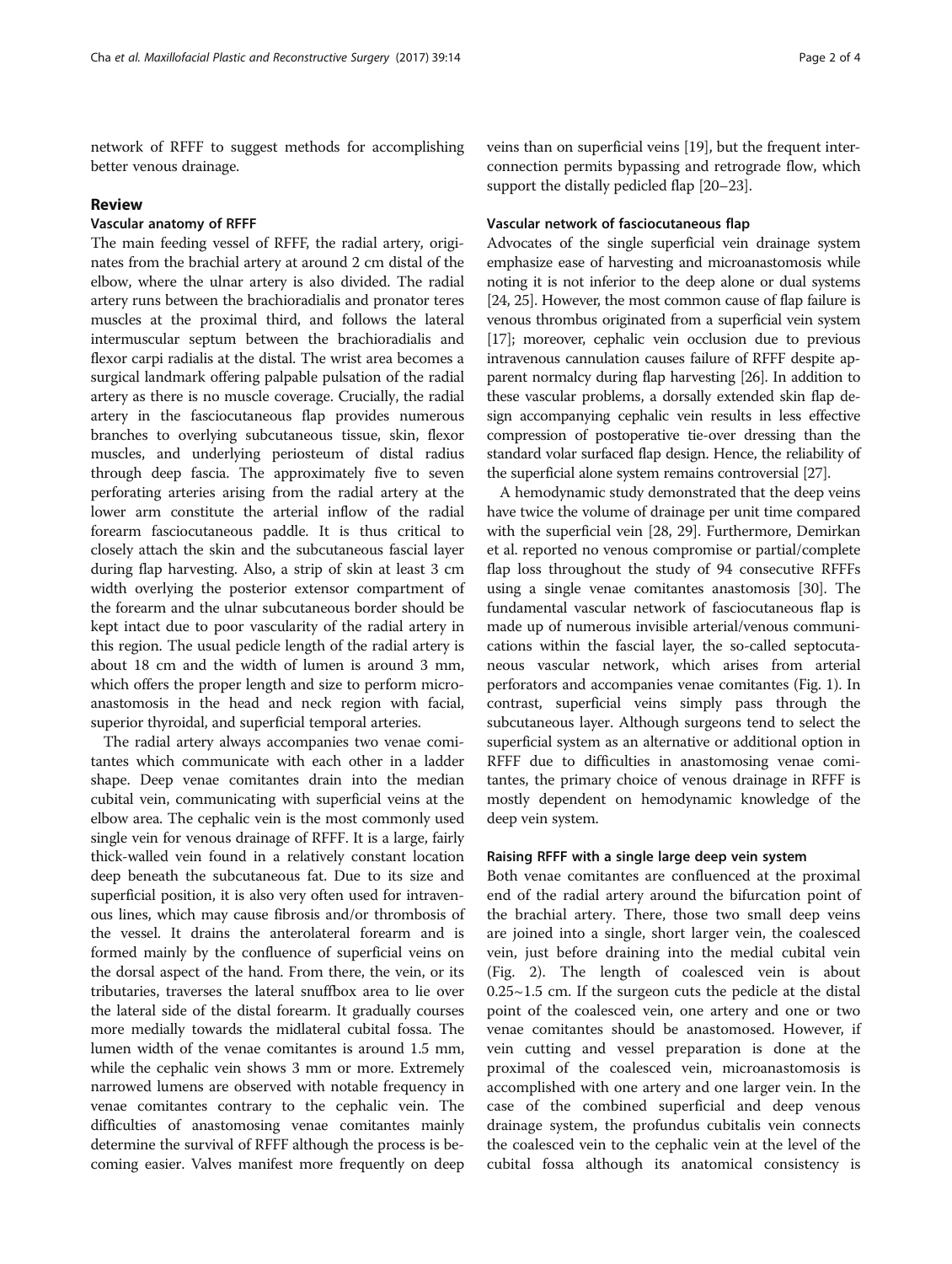unreliable [[31, 32](#page-3-0)]. The main advantage of the coalesced vein is its lumen width being almost that of the cephalic vein [\[19](#page-3-0)].

Surgical considerations for harvesting the colaesced vein in RFFF are as follows. First, dissection should be extended to the antecubital fossa area. Second, the venous anatomy of the antecubital fossa is complex. However, as only the coalesced vein needs to be clamped in microanastomosis, the elongation and extended dissection are not required. When using the coalesced vein in RFFF, sufficient venous drainage from the hemodynamically superior

deep vein system as well as a satisfactory lumen width for easy vein anastomosis (shortening operation time) are required. Moreover, flap versatility is increased by a lengthened pedicle. A study of venous variants in 40 consecutive RFFFs reported 80% of flaps being harvested at the coalesced vein or more proximal veins with successful results [[32](#page-3-0)]. Intriguingly, cases of anastomosing both venae comitantes were less than 5%, 15% showing successful results using one of the venae comitantes.

If a longer and larger vein than the coalesced vein is needed, particularly in the case of anastomosis on the contralateral neck, a proximal dissection extension to the median cubital or basilic vein can be performed. However, excessive length causes kinking or twisting of the pedicle, which threatens survival of the free flap. Thus, pedicle harvesting at the coalesced vein is sufficient in usual oral cavity reconstruction to achieve stable venous drainage and easy microanastomosis. If an undesirably long pedicle is anticipated, a proximal skin paddle design can be considered. Also, considering that skin paddle thickness gradually increases from distal to proximal in the volar aspect of lower arm, thin subcutaneous fascial layer harvesting with preserving sufficient paratendon and myofascia is recommended.

## Conclusions

Controversy as to the better vein system in RFFF has arisen since the technique's emergence. Initially, the combined vein system was recommended although the superficial system was regarded as primary [\[2](#page-3-0)]. A series of studies revealed failure of the superficial alone system due to flap edema and congestion during penile reconstruction [\[33](#page-3-0)]. In this regard, venae comitantes were deemed more favorable [\[18](#page-3-0), [34\]](#page-3-0). Furthermore, owing to the investigation of RFFF failure caused by venous thrombus within superficial veins, the deep vein system



<span id="page-2-0"></span>